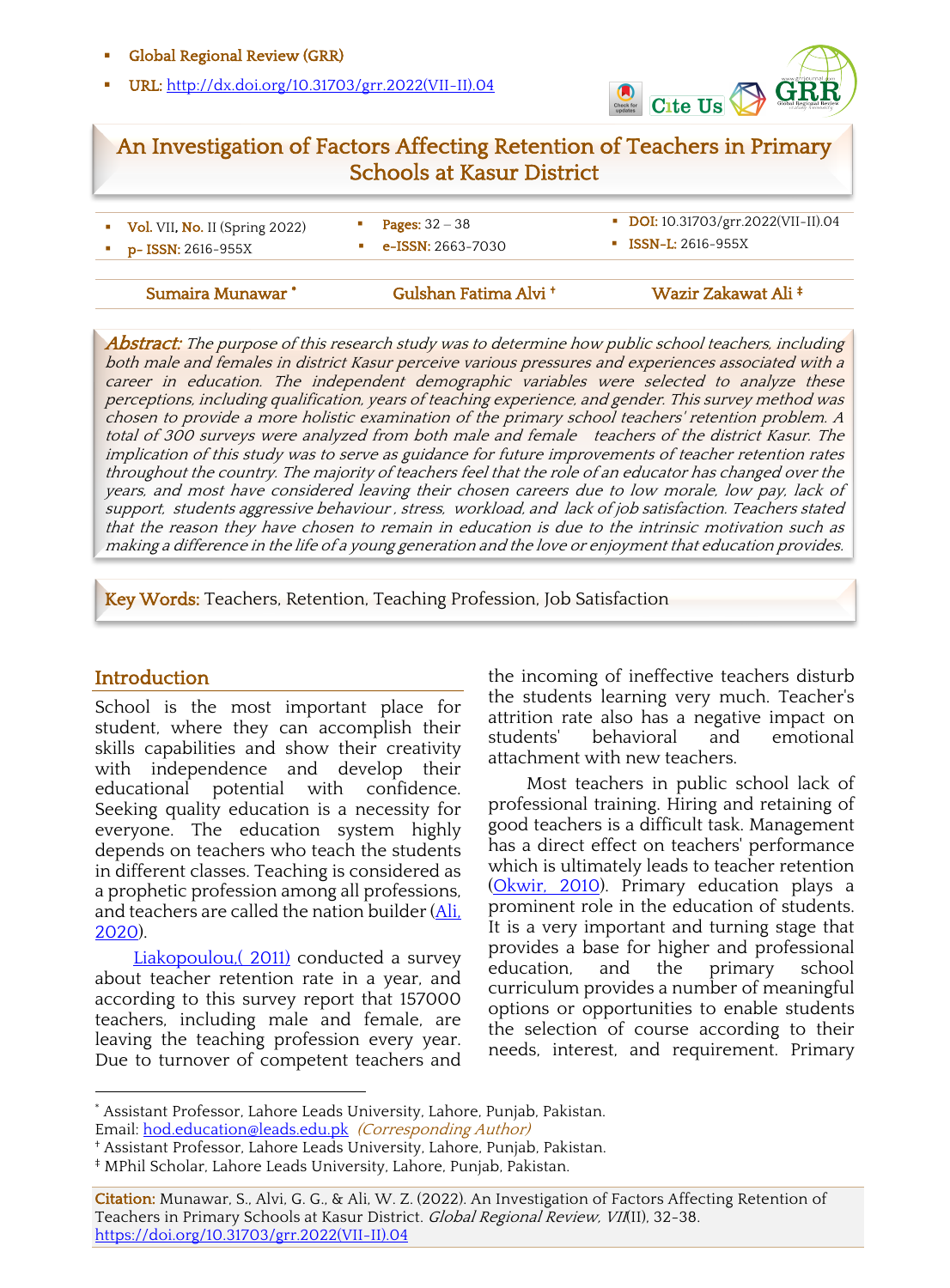education holds a very important place in the education system and provide a link and keep a balance between primary and higher education.Students are the future of any country so it is a great responsibility of educationists, policymakers, and researchers to search the reason of teacher attrition, and they should also develop the strategies to retain talented, qualified and committed teachers in school. Actually the main purpose of every school is to present quality education for every student according to the society's needs. Thus there is truly a need to keep teachers satisfied with their jobs. It is universally recognized that teacher retention plays a key role in students learning and academic achievement (Laurent, 2015).

### Literature Review

Andreia, Ramona, and Lupascu (2014) described the same idea that the educational quality of a nation depends on the quality of its highly qualified and professional teachers. In education system teacher is a leader and organizer of the educational process because he knows how to lead, instruct and use methodologies which comprises of human experience and art of education.

In developing countries, educational organizations are facing a challenging issue of staffing classrooms with qualified and Developing human resources for teachers' retention take a more important place in the education process. Qualified teachers are very important. Retention is an ability to establish a good and positive learning environment in schools.

Teachers' turnover intention has a good impact on students' satisfaction and on their learning. Teachers are less likely to be retained in school with poor working conditions. During the teaching-learning process, appropriate solutions to the problems are helpful for schools to retain qualified and talented teachers (Räsänen et al., 2020).

The aim of this research study is to find out the factors that effects to retain teachers in schools. Furthermore, it is crucial to investigate all relevant factors that affect teachers retention and also identify the variables those make teachers committed to

the profession and the beginning teachers discuss to leave or remain in the teaching profession and examine the factors that promote teachers to continue teaching, despite the challenges associated with teaching profession (Sutherland & Jordaan, 2004).

The teacher is the creator of future leader, so for this reason it is very important to retain teachers in schools and become satisfied with their profession. They will deliver quality education and use different skills in the progress of the country. Teachers retain and stay in school when they are valued, motivated and satisfied with their jobs and their professional status (Carver & Darling, 2019).

The main purpose of this study is to identify the problems or factors affecting teachers' retention in district Kasur. Teachers are leaving their profession before reaching the retirement age. Teachers are not remaining in the teaching profession and this is known as "attrition" in the education system (Kersaint et al., 2007). Half of teachers leave teaching due to seeking better career opportunities with high salary and job satisfaction. The reason is that the teaching profession is not a rewarding career, and the problems of teachers have not been properly analysed in previous research. The country is facing many problems such as lack of support, weak performance, low salary, low efficiency, crowded curriculum, lack of subject content knowledge and shortage of qualified and talented teachers at all level of education in promoting quality education. Most of teachers are not so comfortable with their profession in our country. Most of teachers have no strong passion for teaching, and few are capable of teaching a variety of subjects would always look for a better career rather than teaching due to different reasons.

This study is based upon the perception of teachers because they are the persons who are playing a pivotal role for the successful completion of education system and provide opportunities to the students to learn and low teachers' retention create a failure in students learning and achievement. Teachers' shortage effects on overall performance of the school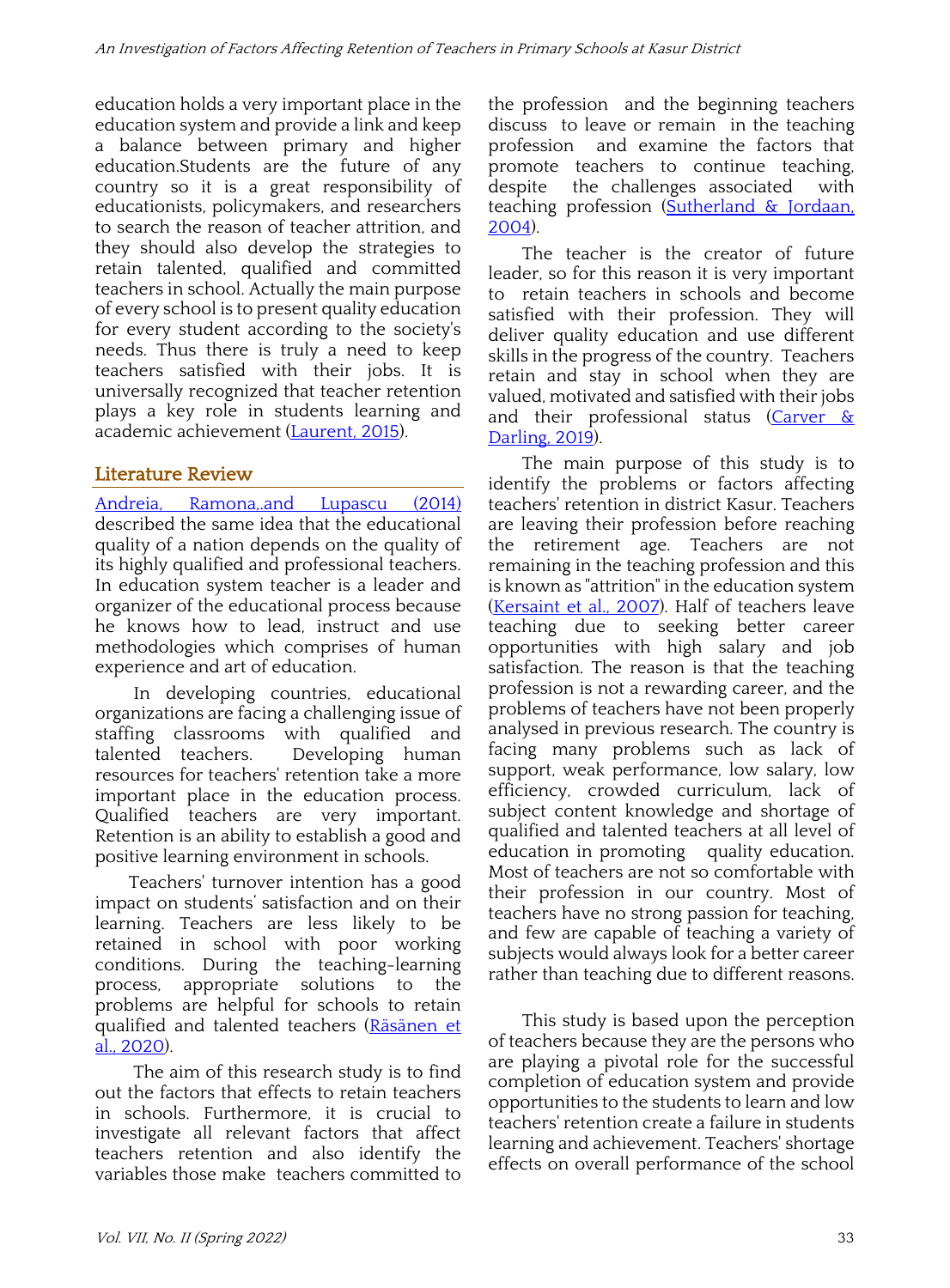and its students. Continuing shortage of teachers can lead to other staff members to leave the school as well. In this time, due to the high demand of qualified and professional teachers, it is necessary to ensure that teachers remain in the teaching profession (Harpur, 2002). It is needed to make it important for educators and researchers to find the ways to enhance the flow of teachers and to retain the best teachers in the class room (Karen, Myers & Giacometti, 2010). It is worth of investigation to find principle factors that determine whether a teacher remain in teaching profession or leave and the way to arrive at this point by getting information from the teachers about their own personal experiences and how these affect their perception about teaching as a profession or a career .Most of teachers enter in teaching and do not plan to make it as lifelong career. Teachers work best in a stable and satisfying work environment. This study will explore that there are many factors and possible reasons influencing on teachers retention and how they contribute to the school and lead development also provide information and serve as guiding force to district so they make the changes in working conditions , support , and in monitoring programme and make decisions according to requirement of teaching profession and society needs .This study also helps in using different strategies for trying to retain teachers in schools and educational institutes for training future teachers.

# Methodology

The research was quantitative in nature and was conducted through the survey. The central purpose of survey study was to describe the opinions, attitude or behaviour of the population (Creswell, 2005).

### Sample of the Study

| Participants | No of schools | No of teachers |
|--------------|---------------|----------------|
| Male         | 20            | 200            |
| Female       | 10            | 100            |
| Total        | 30            | 300            |

# Data Collection

Researchers used self-administrated questionnaire and were distributed to 300 selected respondents including both female and male primary school teachers. A questionnaire was the basic instrument that was circulated and collected from the participants. All the respondents were evidently knowledgeable that the activity of the data gathering was only for the sake of research. According to the theme of the study close-ended questionnaires were used.

# Data Analysis

Table 1. Responses of Teachers about Factors Affecting Retention of Teachers in Primary Schools at Kasur District

|                | S. No Statements                                                                                                                    | Mean |      |
|----------------|-------------------------------------------------------------------------------------------------------------------------------------|------|------|
| $\overline{1}$ | I feel confidence when I manage discipline and build a caring relationship<br>with students in classroom                            | 459  | 550  |
| 2              | Friendliness, approachability, well-prepared, deep knowledge, using<br>innovative methods and good behavior increase my confidence. | 4.51 | -631 |
| -3             | Loyalty , sense of responsibility and desire to stay in teaching profession<br>increase my students' progress                       | 447  | .676 |
| $\overline{4}$ | I am strongly committed to the teaching profession to bring unique talent<br>and to lead students.                                  |      | 984  |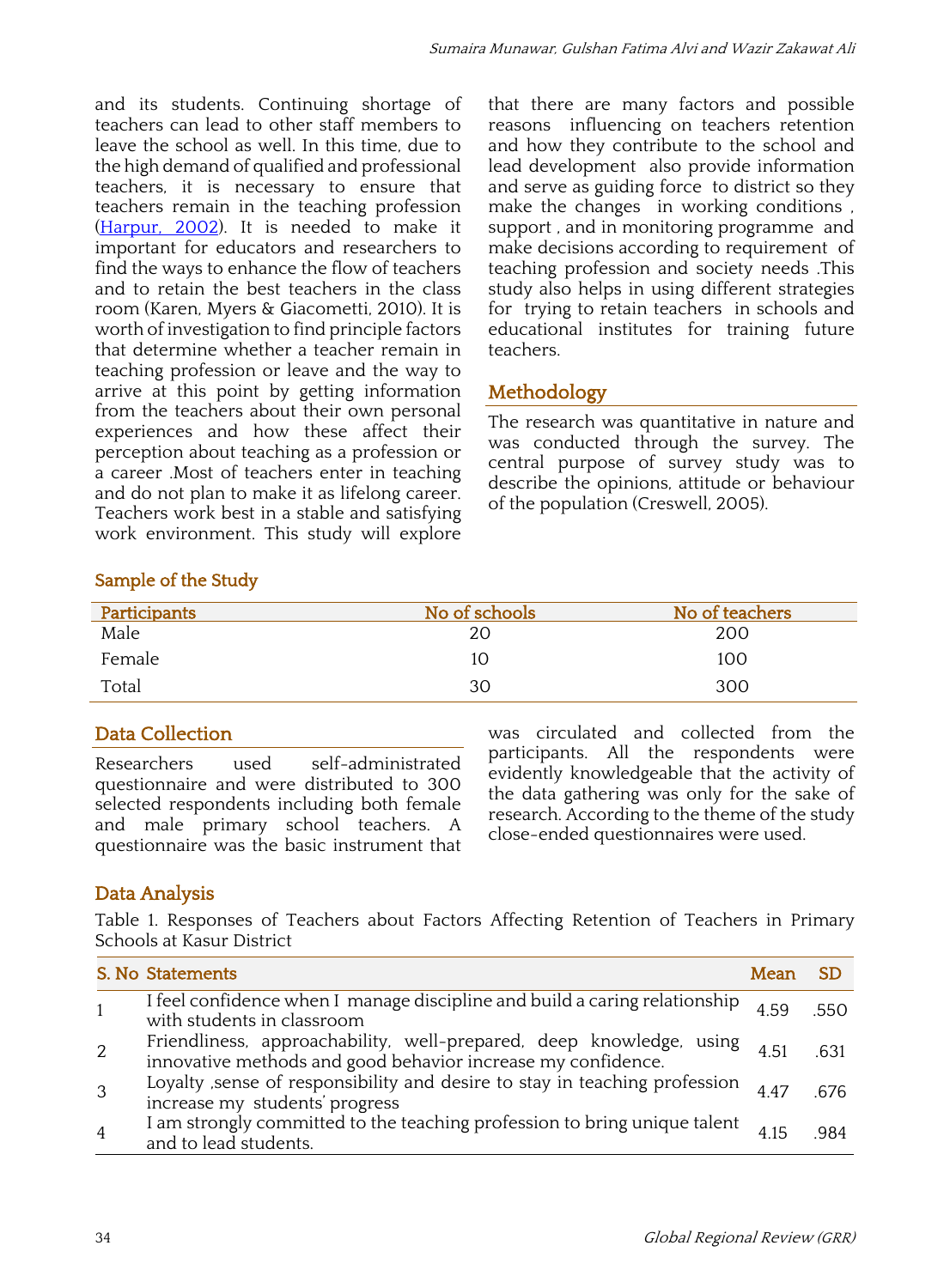|    | S. No Statements                                                                                        | Mean | <b>SD</b> |
|----|---------------------------------------------------------------------------------------------------------|------|-----------|
| 5  | feeling of self-efficacy directly related to my decision to remain in<br>teaching                       | 4.26 | .768      |
| 6  | I cope with given situation according to the skills and create a successful<br>and active class room.   | 4.07 | .954      |
| 7  | A strong and mutually respectful relationship with colleagues strongly<br>effect on my job.             | 4.76 | .451      |
| 8  | I share opinion and co-operate with my colleagues in solving classroom<br>problems.                     | 4.28 | .580      |
| 9  | Ethics help me in defining my role and run the system smoothly and<br>effectively.                      | 4.54 | .580      |
| 10 | Respect, trust, pay and benefits and security increase my job satisfaction.                             | 4.83 | .394      |
| 11 | appreciating and good working conditions I feel<br>In Supportive,<br>comfortable                        | 4.68 | .534      |
| 12 | Successful, supportive and good leadership attract me to stay in teaching                               | 4.53 | .464      |
| 13 | The joy of teaching young generation to bring change in their life<br>provides me intrinsic motivation. | 4.22 | .838      |
| 14 | Encouragement, praise, rewards and positive reinforcement increase my<br>motivation level.              | 4.62 | .646      |

The above-mentioned table shows that the Mean values of factors affecting retention of teachers in primary schools at Kasur District. High Mean score and standard deviation score of first statement (I feel confidence when I manage discipline and build a caring relation with students in classroom) was (M=4.59, SD=0.550).Whereas, Friendliness, approachable, well-prepared, deep knowledge, using innovative methods and good behavior increase my confidence  $(M=4.51, SD= 0.631)$ . Whereas, Loyalty, sense of responsibility and desire to stay in teaching profession increase my students' progress  $(M=4.47, SD=0.676)$ . Whereas, I am strongly committed to the teaching profession to bring unique talent and to lead the students  $(M=4.15,$ SD=0.984). Whereas, feeling of self-efficacy directly related to my decision to remain in teaching (M=4.26, SD=0.768). Whereas, I cope with given situation according to the skills and create a successful and active class room  $(M=4.07, SD=0.954)$ . Whereas, I evaluate my students' exercise books (M=4.51, SD=0.701). Whereas, a strong and mutually respectful relationship with colleagues strongly effect on my job (M=4.76, SD= .451). Whereas, I share opinion and co-operate with my colleagues in solving classroom problems (M = 4.28, SD =.580). Whereas, Ethics help me in defining my role and run the system smoothly and effectively  $(M = 4.54, SD = 798)$ . Whereas, Respect, trust, pay, benefits and security increase my job satisfaction (M = 4.83, SD =.394). Whereas I do tests or questions to evaluate students' reading (M=4.39, SD=.656). Whereas In Supportive, appreciating and good working conditions I feel comfortable (M=4.68, SD=.534). Whereas, Successful, supportive and good leadership attract me to stay in teaching (M=4.53, SD=.464). Whereas, the joy of teaching young generation to bring change in their life provides me intrinsic motivation (M=4.22, SD=.468). Whereas, encouragement, praise, rewards and positive reinforcement increase my motivation level  $(M=4.62, SD=.646)$ .

High mean values of all statements showed that many factors are affecting retention of teachers in primary schools

#### Results and Discussion

According to **Ettore**, (2007), education is considered as a first step towards human development and progress in this modern era of technology and globalization. Education is very essential for the development of an individual's personality and achieving opportunities for better living. The present study objectives investigated the different factors related to teacher's retention and perception of primary school teachers of district Kasur. Teacher retention is considered as essential elements for the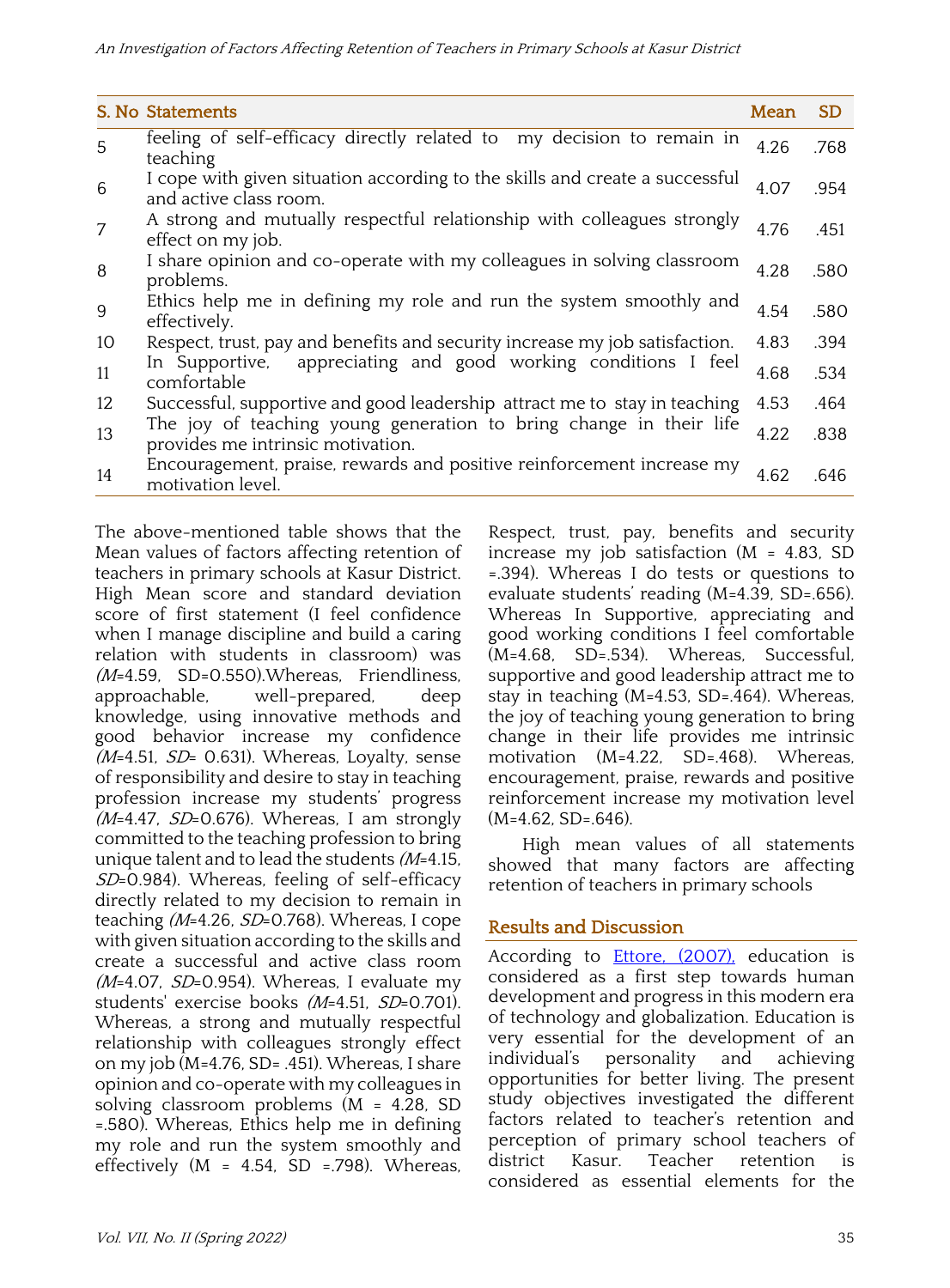education system and for quality education in this advanced world. It also plays a vital role for students' academic progress and achievements. The main focuses of this study are those factors that affect on teachers' retention in public primary schools. It is concluded from the above findings that teachers of public elementary schools in district Kasur are facing many problems just like lack of training, low pay , lack of commitment ,lack of motivation, adverse students behaviour ,lack of self-efficacy , work load ,stress and poor working conditions and lack of competency. It provides guidance to ensure the useful knowledge and skills in order to increase the overall productivity and improve the quality of education. Teachers were also agree with the professional ethics, leadership support, working condition, student's behaviour and relation with staff in the public primary schools. This study examined the different factors affecting the teacher retention in public primary school. For this purpose, factors related to teacher personality were taken as the first variable, and the factors related to schools were also taken as the second variable. Furthermore, factors related to teachers' personality were also investigated to know the reason of retention and quality of teaching.

# **Conclusions**

Teacher attrition is not a new problem faced by any country. According to Tyack, (1974) poor working conditions and low salary has been investigated and predict two main factors of teacher's turnover since 1947 to till now. The lack of guidance, no cooperation, demotivation and strict administration are included in a bad working environment in schools. there was a 16% chance in 1965 to 1967 year for new teacher to leave teaching and this rate had been increased up to 33% in 1971 to 1974 (Murnane, 1981). Several factors were grouped into two categories first related to teacher's personality and second related to schools according to the review of literature. It was explored that poor working conditions, lack of support, demotivation, training and professional development ,students adverse behaviour ,job satisfaction ,stress level, and low pay all were related to school factors that become the reason of teacher attrition according to the previously conducted research data. The factors related to teachers personality were professional characteristics, professional commitment, professional ethics, relation with staff, and self-efficacy all become the reasons of teachers decision to remain in teaching profession. In recent history, these factors have led to the positive change in the education field and also provide guidance for future improvements in education. It is the responsibility of every school to identify different factors that affect the teacher retention and also provide help and guidance to teachers in order to meet the growing needs and demands of the society.

This study was concluded on the basis of a perception of teachers about different factors affecting teacher retention in district Kasur. It was also concluded that the teacher's retention is necessary for quality education. All the participants were taken from public primary schools (both male and female) in district Kasur. The teacher's retention in school is essential for a better educational system and determines the factors related to the retention are useful which plays a positive role in their decisions to stay in teaching and also provide help in educational and social development. Furthermore, it also provides useful information about the required aspects of research, and fulfils different aspects of teacher retention.

### Recommendations

The study recommendations were formed as the following.

It is suggested that teachers become better through the continuous development of their own education, their methods and skills. They should follow the following professional characteristics such as acting as a role model, preparation before delivering the lesson, setting goals effectively, active learning collaboration with peers to build their confidence. In teaching , confidence level increases from getting important information that increase competencies and standard of preparations and taking necessary steps to manage the classroom discipline and resolve the students problems.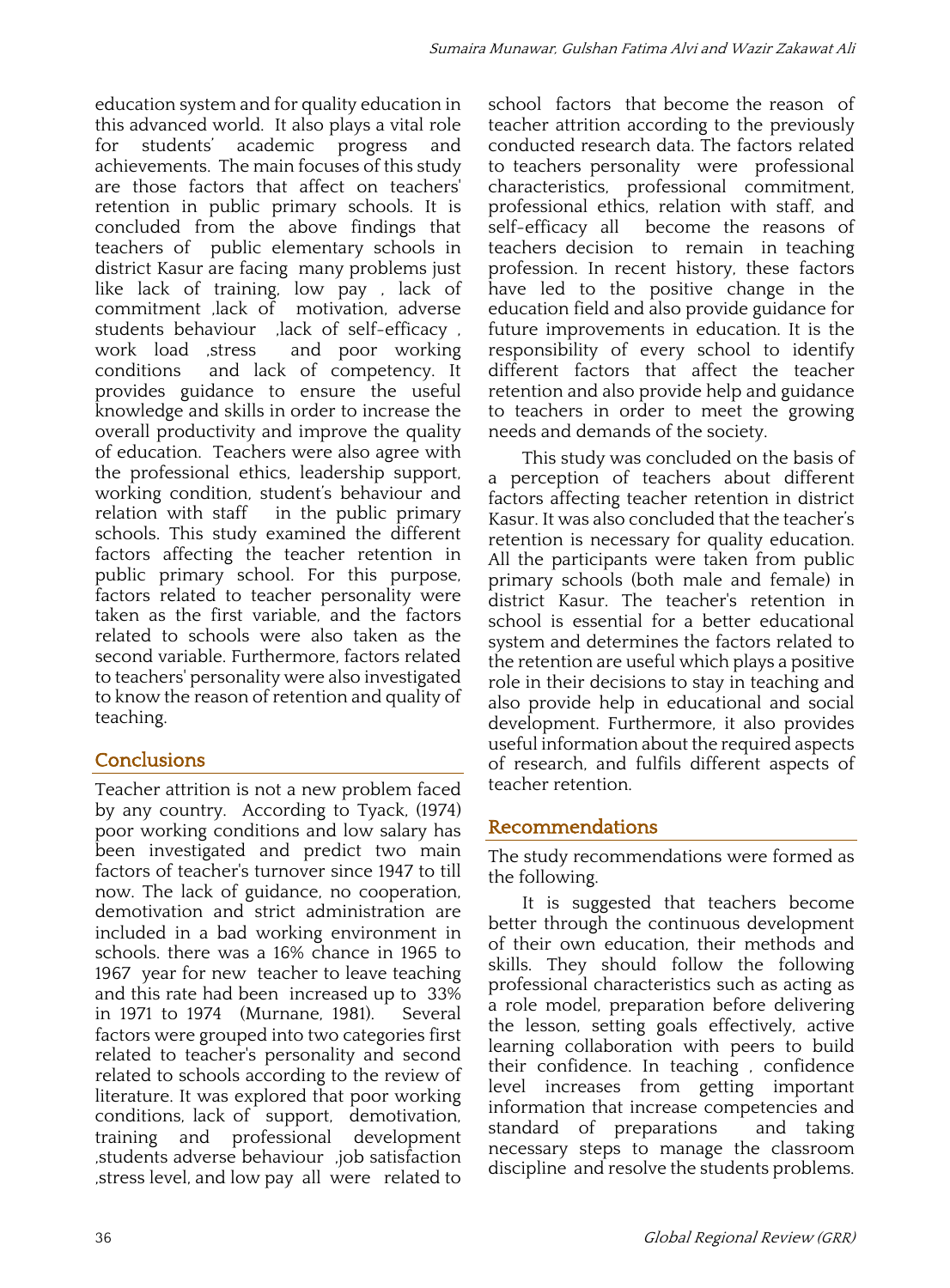Positive personal attributes such as being just, having patience, friendly behaviour, humour ,kindness and the most important , the spirit of team-work should be considered very important for a teachers as they help them in providing the essence of quality in teaching.

It is also suggested that commitment towards profession should be increased by providing career growth opportunities ,respecting teacher's needs, communicating with them clearly about their duties , creating a competitive work environment, encouraging team bonding ,creating clear strategies for engagement with work and also emphasizing on their mission and core values .The most important element is the development of passion for teaching through instill positive energy among them and helping them to fit in well in the classroom. Passionate teachers work with enthusiasm, their dedication and utmost commitment increase their performance. Teachers can make a difference in their student's life through dedication towards their profession.

It is suggested that professional ethics can be improved through focusing on high aims, having cooperative and respectful behavior with other staff, creating a sense of responsibility, rewarding and appreciating good behavior. The best way to promote professional ethics in the workplace is to make ethical behaviour and the development of comprehensive an essential part of the working culture. From hiring process to selection, promoting and applying ethical standard at all levels and also to maintain daily routine of teachers. It is the best method to enhance ethical behaviour as the core part of the workplace. Through teacher's specific ethical training session that is focused on making ethical decisions in practice, one can promote professional ethics. Creating the consequences for serious ethical violations, another method that is more than just a slap on the wrist is needed to encourage consistency of good ethical behaviour in students.

It is recommended that the ability of selfefficacy in teacher can be boosted through proper feedback, motivation, positive attitude, and better communication to guide the teachers so they can make their best effort. Getting effective instructions from their peers with a similar level of experience and proficiency, believing in themselves, experiencing new tasks, performing like they want to do, facing new challenges ,accepting their own failures by taking criticism from others positively and achieving their goals step by step ,avoiding any kind of stress or feeling of frustration about results or failure.